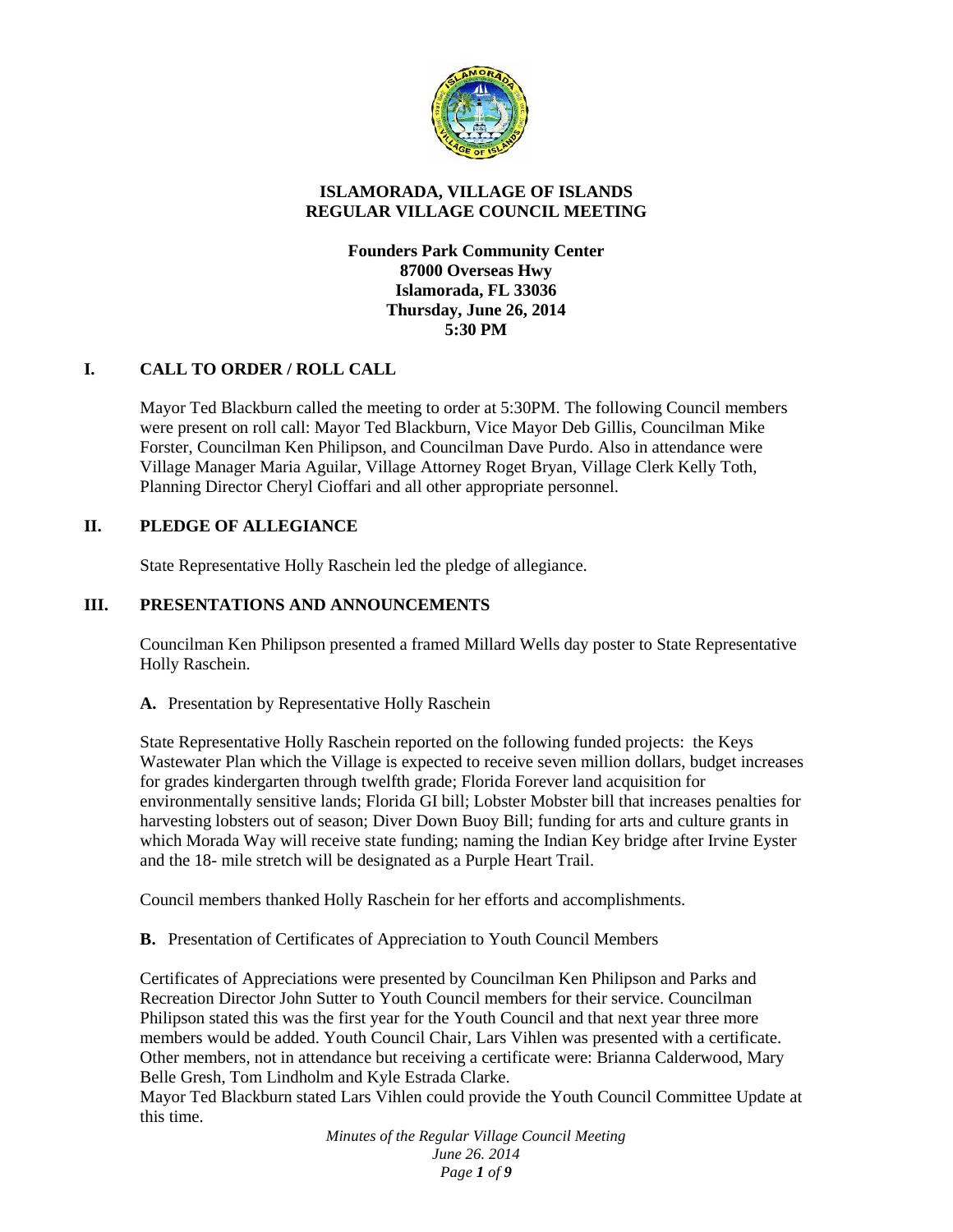**C.** Presentation by Goldstar Teen Adventures (IFP Freedom Swim) –Gary Mace

Gary Mace who serves on the board of directors of Goldstar Teen Adventures and Major Kent Solheim, Executive Director who was attending via telephone presented. Mr. Mace stated that Goldstar Teen Adventures is a non-profit organization that helps the children and families of those that were killed in action serving in the Special Forces of the United States military. The organization brings the children and families together through diving ,sailing, camping, hiking and other outdoor events. The average cost of sending a child to camp is three thousand dollars.

Major Kent Solheim spoke of having been wounded in the line of duty in Iraq in 2007 causing the loss of his right leg and the healing process. He stated his experiences through this process led to the founding of this organization.

Mr. Gary Mace spoke about the 50k Freedom Swim held at Founders Park on Veteran's Day 2013. During this event they raised fifty thousand dollars for the organization. Mr. Mace announced the 100k Freedom Swim would occur this year on November 8, 2014 at Founders Park.

Mr. Gary Mace presented certificates of appreciation and honor coins to Mayor Ted Blackburn, Public Works and Parks and Recreation Director John Sutter and Captain Corey Bryan (who was absent) on behalf of Goldstar Teen Adventures.

Councilman Dave Purdo announced the passing of Johnny Beckman and Shari Horton.

Public Works and Parks and Recreation Director John Sutter announced the quarterly hazardous materials drop off is scheduled for June 27th and 28th at Founders Park from 9:00AM until 12:00PM.

## **IV. PUBLIC COMMENT**

Mr. Buddy Pinder spoke about the different day care providers available in Islamorada in reference to the Cotton property. Ms. Cerise Pinder spoke against the rezoning of the property located at Old Highway and Coral Rd. Ms. Elizabeth Cessy spoke against the rezoning of the property at Old Highway and Coral Rd.

#### **V. AGENDA: Request for Deletion / Emergency Additions**

Mayor Ted Blackburn suggested to Council that TAB 6 be pulled. Council members were in agreement with pulling TAB 6, but wanted to hear public comment regarding the proposed ordinance. Vice Mayor Deb Gillis stated the ordinance was written as a swim zone for reasons that were time related.

Mayor Ted Blackburn added a committee update from the Near Shore Water Quality Advisory Committee.

#### **VI. CITIZENS' ADVISORY COMMITTEE UPDATES**

**A.** Islamorada Youth Council Citizens' Advisory Committee Update (Chair- Lars Vihlen)

(This item was moved up to immediately following the presentation of certificates to the Youth Council)

Youth Council Chair, Lars Vihlen reported on the following: Youth Council recommended expanding the Youth Council by three additional members two of which would come from Coral

*Minutes of the Regular Village Council Meeting June 26. 2014 Page 2 of 9*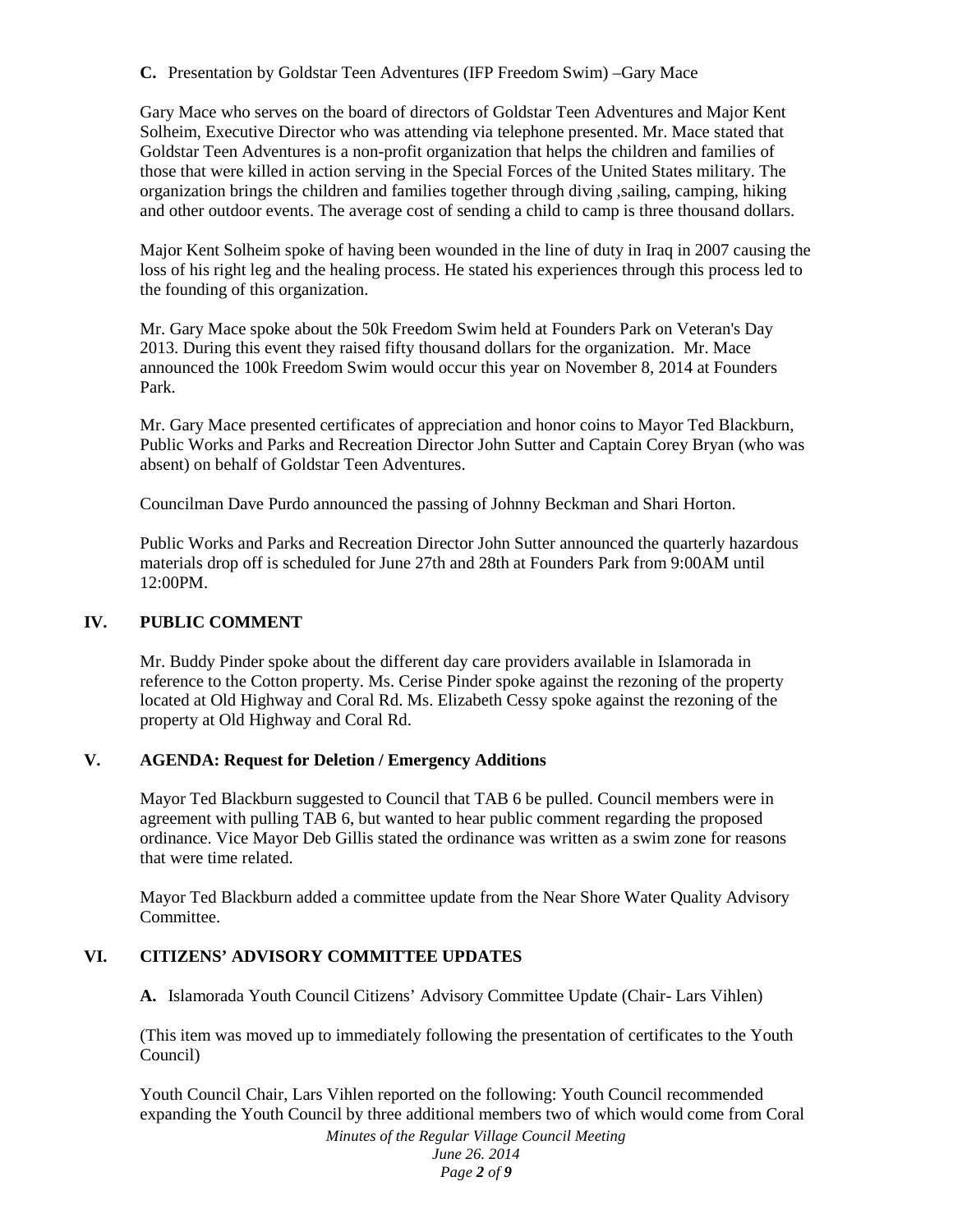Shores High School and one member to be nominated from Island Christian School. He stated the Youth Council recommended Karla Lopez from Island Christian School and A.J. Comforo from Coral Shores High School. Mr. Vihlen requested the Youth Council attend the Florida League of Cities Youth Council Summit on August 16, 2014 in Hollywood, FL. He asked if the Village would fund the trip, provide transportation and uniform shirts for the Youth Council.

**B.** Near Shore Water Quality Advisory Committee Update (item added to the Agenda)

Near Shore Water Quality Advisory Committee Chair Bob Mitchell reported the committee plans to pass out informational cards regarding no snorkeling and diving within 300 feet of the shoreline. Mr. Mitchell spoke about prop scar restoration and the goal to obtain a permit that would allow them to repair prop scars without having to obtain additional permits per location. He spoke about enforcement of no discharge and that it is going extremely well. He stated Pump Out USA is pumping out 25,000 to 35,000 gallons of sewage a month and that funding is provided by the Boater Improvement program at 25% and the State of Florida at 75% and that there is no cost to the Village for this program.

#### **VII. VILLAGE MANAGER REPORTS AND UPDATES** None.

## **VIII. CONSENT AGENDA**

(All items on the Consent Agenda are considered routine by the Village Council and will be approved by one motion. There will be no separate discussion of these items unless a Councilmember so requests, in which event, the item will be moved to the Main Agenda.)

|     | A. Minutes:                                                                                                                                                                                                                                 | TAB <sub>1</sub> |  |
|-----|---------------------------------------------------------------------------------------------------------------------------------------------------------------------------------------------------------------------------------------------|------------------|--|
|     | June 3, 2014 Village Council Workshop<br>June 5, 2014 Village Council Workshop                                                                                                                                                              |                  |  |
|     | <b>B.</b> Resolution Adopting the Statewide Mutual Aid Agreement Between the Florida Division<br>Of Emergency Management and Islamorada, Village of Islands to Provide Mutual Fire<br>Protection and Rescue Services Assistance             | TAB <sub>2</sub> |  |
|     | C. Resolution Approving Interlocal Agreement between Monroe County, Florida and<br>Islamorada, Village of Islands for Fiscal Year 2014-2015 Boating Improvement<br>Funds Not to Exceed \$22,500 for the Islamorada Buoy Maintenance Program | TAB <sub>3</sub> |  |
|     | Councilman Ken Philipson made a motion to approve the items on the consent agenda. Vice<br>Mayor Deb Gillis seconded the motion. The Council voted all in favor. The motion passed 5-0.                                                     |                  |  |
|     | Mayor Ted Blackburn suggested TAB 6 be moved up on the agenda to follow TAB 3 occurring<br>before the Wastewater project update.                                                                                                            |                  |  |
| IX. | <b>WASTEWATER MATTERS</b>                                                                                                                                                                                                                   |                  |  |
|     | A. Wastewater Project Update                                                                                                                                                                                                                | TAB <sub>4</sub> |  |
|     | <b>B.</b> Discussion Regarding Grinder Pump Program                                                                                                                                                                                         |                  |  |
|     | (The Wastewater Project Update and Discussion Regarding Grinder Pump Program were combined)                                                                                                                                                 |                  |  |
|     | Wade Trim's Executive Vice President, Tom Brzezinski reported on the two alternatives for those<br>properties not included in the original grinder pump program: properties with greater than four EDUs and                                 |                  |  |

*Minutes of the Regular Village Council Meeting June 26. 2014*

*Page 3 of 9*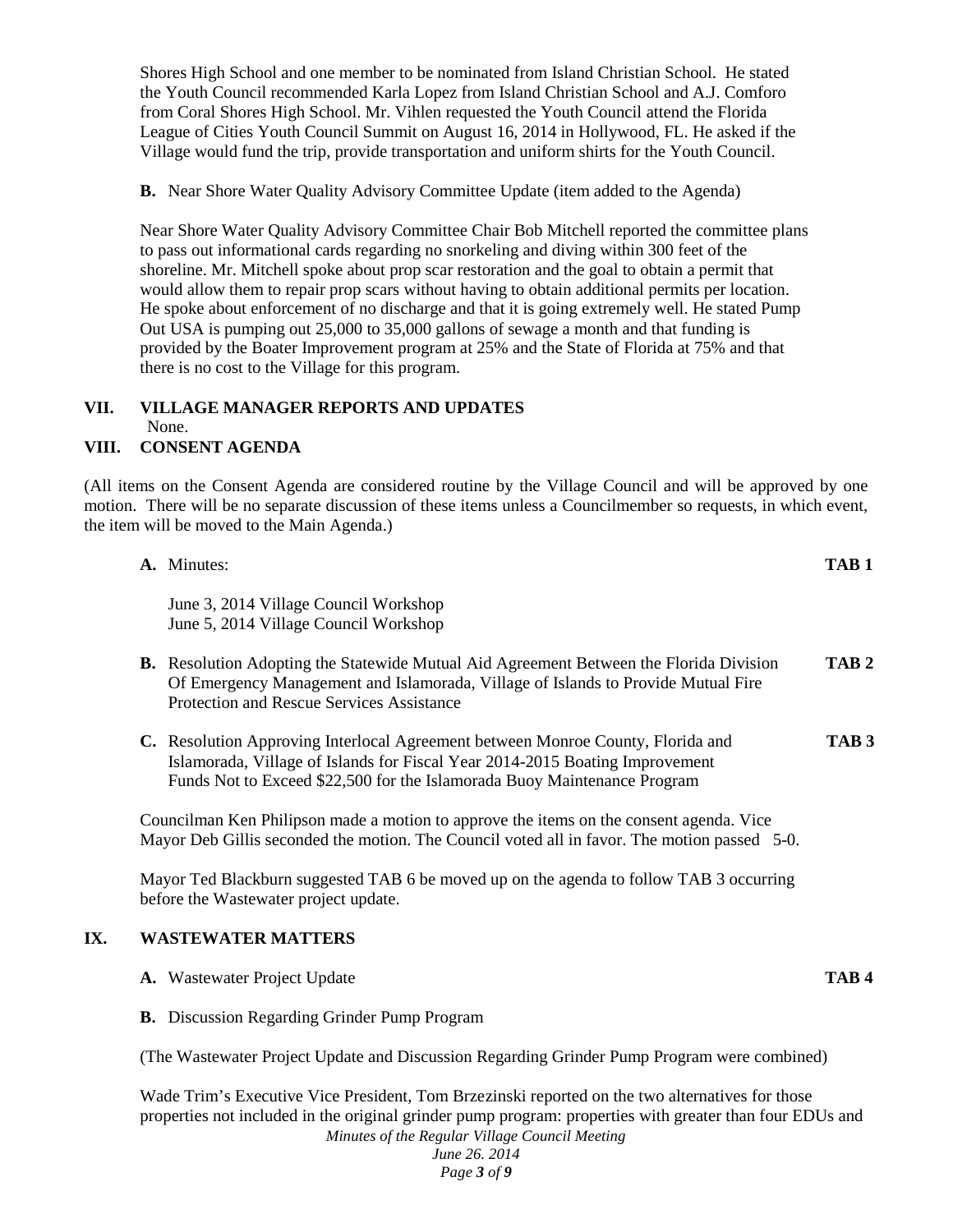commercial properties. He commented there are approximately 18 properties with greater than 4 EDUs and approximately 108 commercial properties not in the program.

Mr. Brzezinski suggested two alternatives. The first alternative was to extend Village pricing to the property owner for the grinder pump stations allowing for bulk rate prices. The second alternative, in addition to the bulk rate pricing for the grinder pump station, is to extend the installation pricing to the property owner for installation of the grinder pump station and installation of the service lateral between the grinder pump and property line. Mr. Tom Brzezinski reported on the benefits associated with these alternatives.

Mr. Tom Brzezinski also reported on two operations and maintenance components of the future change order. He stated they are requesting a lump sum annual operations and maintenance cost for the pulp inside the grinder pump station. Mr. Brzezinski suggested extending this price to commercial properties and the properties over 4 EDUs. Mr. Brzezinski suggested that the other component was to offer the pricing the Village receives on time and materials. He reported on the benefits of offering the operations and maintenance component.

Discussion ensued regarding the estimated costs associated with the operations and maintenance component. Vice Mayor Deb Gillis spoke in support of the operations and maintenance components stating that it benefits the property owners and the Village. Council members expressed a preference for providing the operations and maintenance option.

Mayor Ted Blackburn opened public comment.

Ms. Angel Borden asked what the protocol was for notifying property owners of the hidden easements discovered by Layne during their title search.

Mr. Jim Bellizzi asked if the sewer pipe could be placed below the controlling depth of the basin. He spoke of opening up some of the closed canals in Venetian Shores. Mr. Bellizzi asked if the Village would be willing to vacate five feet of right-of-way on either side of Venetian Way as it would benefit the homeowners and the Village.

Mr. Andy Newman stated that the policy to fund grinder pumps is inequitable. Mr. Newman asked about the telemetry with regards to the operations and maintenance and whether or not it would be included. Mr. Tom Brzezinski, Executive Vice President of Wade Trim stated the telemetry would be included.

Mr. Tom Brzezinski recapped Village Council direction given.

#### **X. ORDINANCES**

**A.** First Reading- Ordinance Amending the Village Code to Adopt Standards for Streets **TAB 5** And Roadways within the Village of Islamorada

Village Attorney Roget Bryan read the title of the Ordinance and presented the staff report. Mr. Bryan provided clarification that this ordinance pertains to roads within the Village's inventory.

Discussion ensued regarding private roads.

Mayor Ted Blackburn opened public comment.

Mr. Jim Bellizzi spoke about Monroe County's code.

Mr. Brad Dougherty expressed concern that the proposed code was not specific enough regarding new roads.

> *Minutes of the Regular Village Council Meeting June 26. 2014 Page 4 of 9*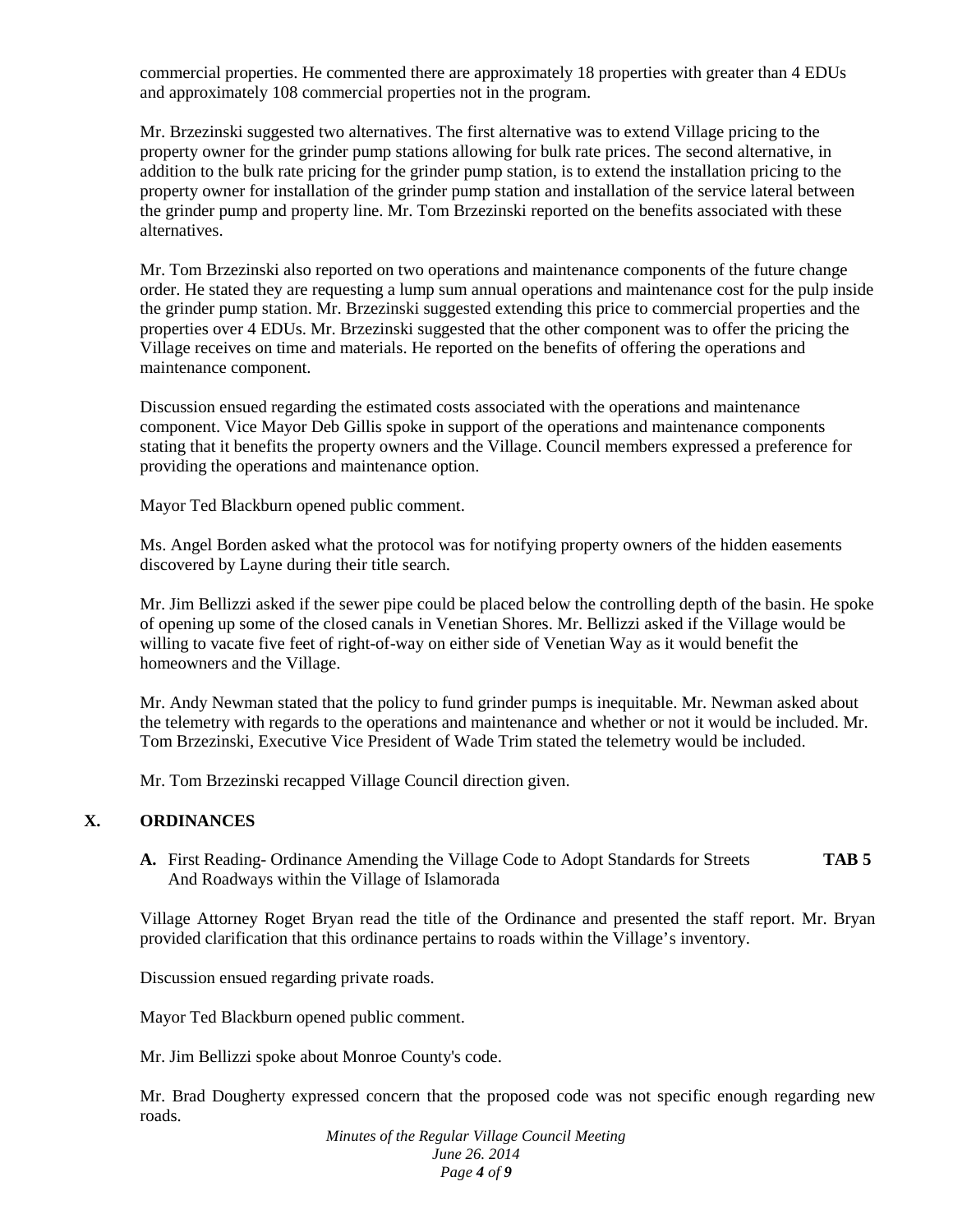Vice Mayor Deb Gillis requested staff to verify with Monroe County's code to ensure the Village has the most up to date version of the code reflected in the ordinance.

Vice Mayor Deb Gillis offered a motion to approve. Councilman Mike Forster seconded the motion. Council voted all in favor. The motion passed 5-0.

**B.** First Reading- Ordinance Amending Section 66-2 "Operation of Vessels in Restricted **TAB 6** Areas" of the Village Code to Create a Vessel Exclusion Zone/Swim Area Generally Located North of Port Antigua Beach and White Marlin Beach on Lower Matecumbe Key

Village Attorney Roget Bryan read the title of the ordinance and presented the staff report. He clarified that the ordinance being presented creates a swim area and does not require approval by a state agency. It is being presented as such for this reason. Mr. Bryan commented further that other options such as a no motor zone require approval by FWC. He stated that anything other than a swim zone was not fully within the authority and control of the Council.

Village Attorney Roget Bryan stated that if Council chose to create an ordinance other than the one being presented, such as a no motor zone/manually propelled vessel zone, it would have to go through a review process by FWC.

Councilman Dave Purdo stated that if the boundary is placed at 300 feet that it would be located in the sea grass and expressed concern that FWC would not approve the ordinance. He spoke against the current proposed ordinance as it is too restrictive and spoke in support of a more restrictive noise ordinance.

Vice Mayor Deb Gills stated she does not support the swim zone or any zone, but does support better enforcement. She stated that in her opinion this is an issue of bad behavior and moving the line just moves the behavior.

Councilman Mike Forster stated the Village is a water-based economy and spoke in support of better enforcement.

Discussion ensued regarding enforcement.

Mayor Ted Blackburn opened public comment.

Mr. Larry Zettwoch stated he expected FWC would be involved with this and does not support a vessel exclusion area. Mr. Zettwoch stated he is in favor of a revised ordinance.

Mr. Bob Carpenter stated he is against the ordinance if it is a vessel ordinance or no propulsion ordinance. He stated that he believes this ordinance just moves the problems further away from shore. He spoke in support of enforcement and signage.

Mr. Brad Dougherty stated that he reviewed monthly accident reports published on the web from FWC for 2013 and 2014 and that there were no accidents in that area during this time. He stated he called Monroe County Sheriff's Department Captain Corey Bryan regarding whether there were any boating accidents, injuries or public safety issues on file for that area to which Capt. Bryan said no. Mr. Dougherty stated he is against the ordinance and is in favor of educating the public to influence better behavior.

> *Minutes of the Regular Village Council Meeting June 26. 2014 Page 5 of 9*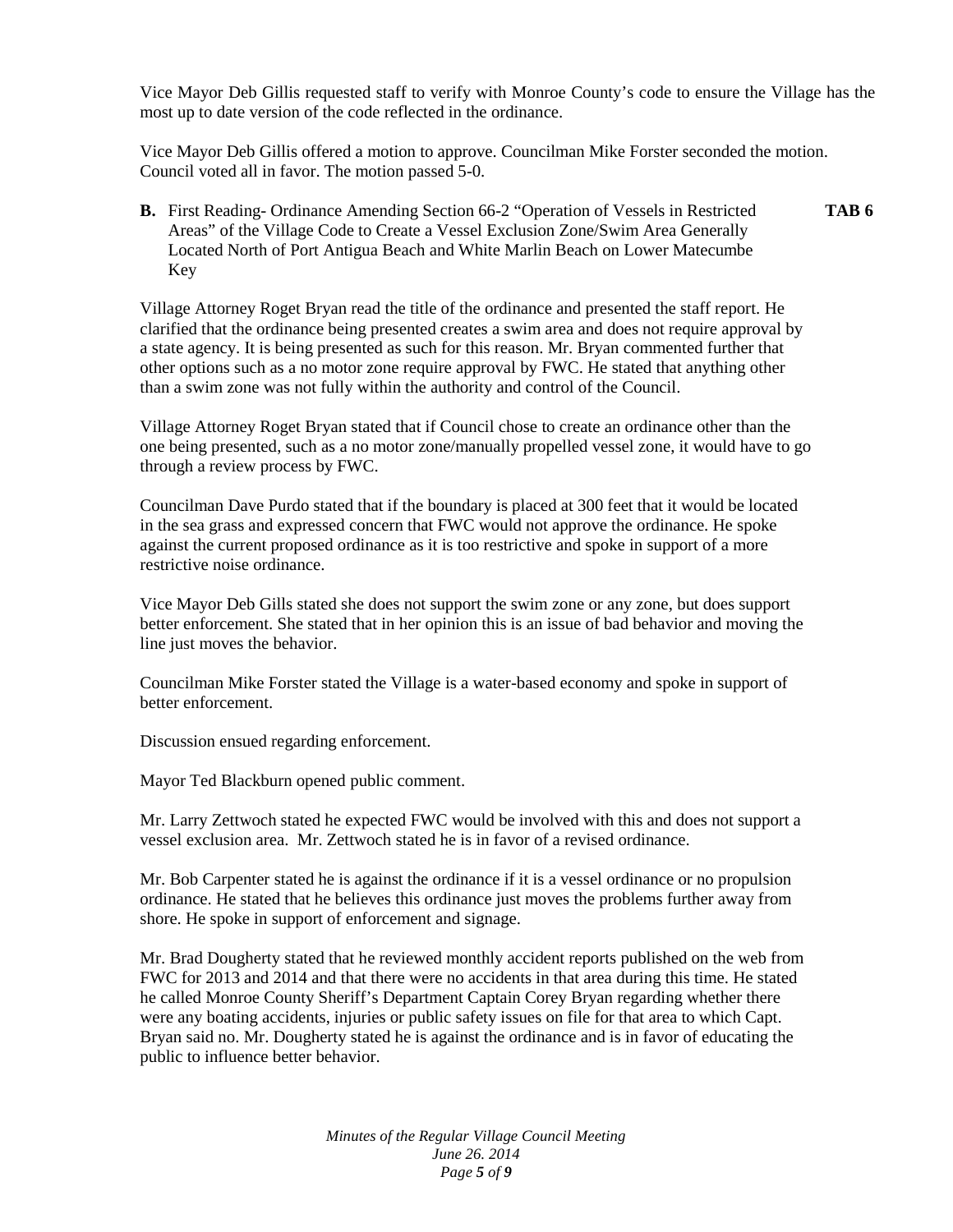Ms. Hermine Zavar stated that enforcement is a problem because when law enforcement leaves after having addressed the noise issue with the boater, the offender turns the music back up. She stated she does not like the ordinance, as it is not what was proposed at the Town Hall meeting.

Mr. Matt Bellinger spoke in support of better enforcement.

Mr. Jim Bellizzi recommended that the zone not go as far out as 300 feet and allow non-motorized vessels.

Village Attorney Roget Bryan clarified what was discussed at the Town Hall meeting as being a vessel exclusion zone that requires formal approval by the State of Florida.

Ms. Dennie Zettwoch stated that those individuals that showed up for the Town Hall meeting were expecting the Village to draft a no motor zone ordinance.

Councilman Mike Forster stated this ordinance is a first reading which allows for changes to occur. He stated that there are many individuals that don't want anything done.

Mr. Alfonso Fernandez Fraga referenced a portion of Florida law that states a vessel exclusion zone can be created by Council if it is established as a public bathing beach. He stated that he didn't think the Council had the right to keep people out of this area as it is state owned.

Mr. Allen Pope stated that it saddens him that a few people might punish the majority. He stated that he is for better enforcement and does not think more laws need to be written.

Ms. Angel Borden stated that everyone that bought in this area bought knowing that the beach area was a recreation area. Ms. Borden spoke in favor of enforcement and stated the water and beaches in this area belong to everybody.

Ms. Claire Johnson spoke against any changes being done. She stated that it is really busy about 30 days out of the year and the remaining 300 plus days are wonderful. She pointed out that approximately 50% of the home owners are second home owners and are not here during this time of the year so it isn't fair to them that the conversation takes place at this time.

Mr. Fred Fietel spoke in support of enforcement and an ordinance for no motorized vessels.

Dr. Ken Wagner spoke against the ordinance that was created. He spoke in favor of good enforcement if it could be done; however, as it exists now, boaters return to the same behavior after law enforcement leaves. Dr. Wagner stated that if an ordinance needs to be created, he does not support a swim area only.

Mr. David Webb stated that he does not want Council to make any changes and spoke in support enforcement. He stated he does not think other residents of the community should be denied easy access to this area.

Mr. Andy Spaulding stated that he was not sure that Council needed to be involved with this issue. He suggested the home owners handle the issue internally. He stated that the loud music has offended him and that it needs to be addressed internally. He stated he is in favor of no change.

Mr. Martin Moe stated that 300 days out of the year it is a wonderful place to be. He stated that during the busier days there are so many boats that he is concerned an accident will occur. He suggested the issue be addressed before an accident happens and suggested the installation of five mooring balls with limits of five boats to a ball.

> *Minutes of the Regular Village Council Meeting June 26. 2014 Page 6 of 9*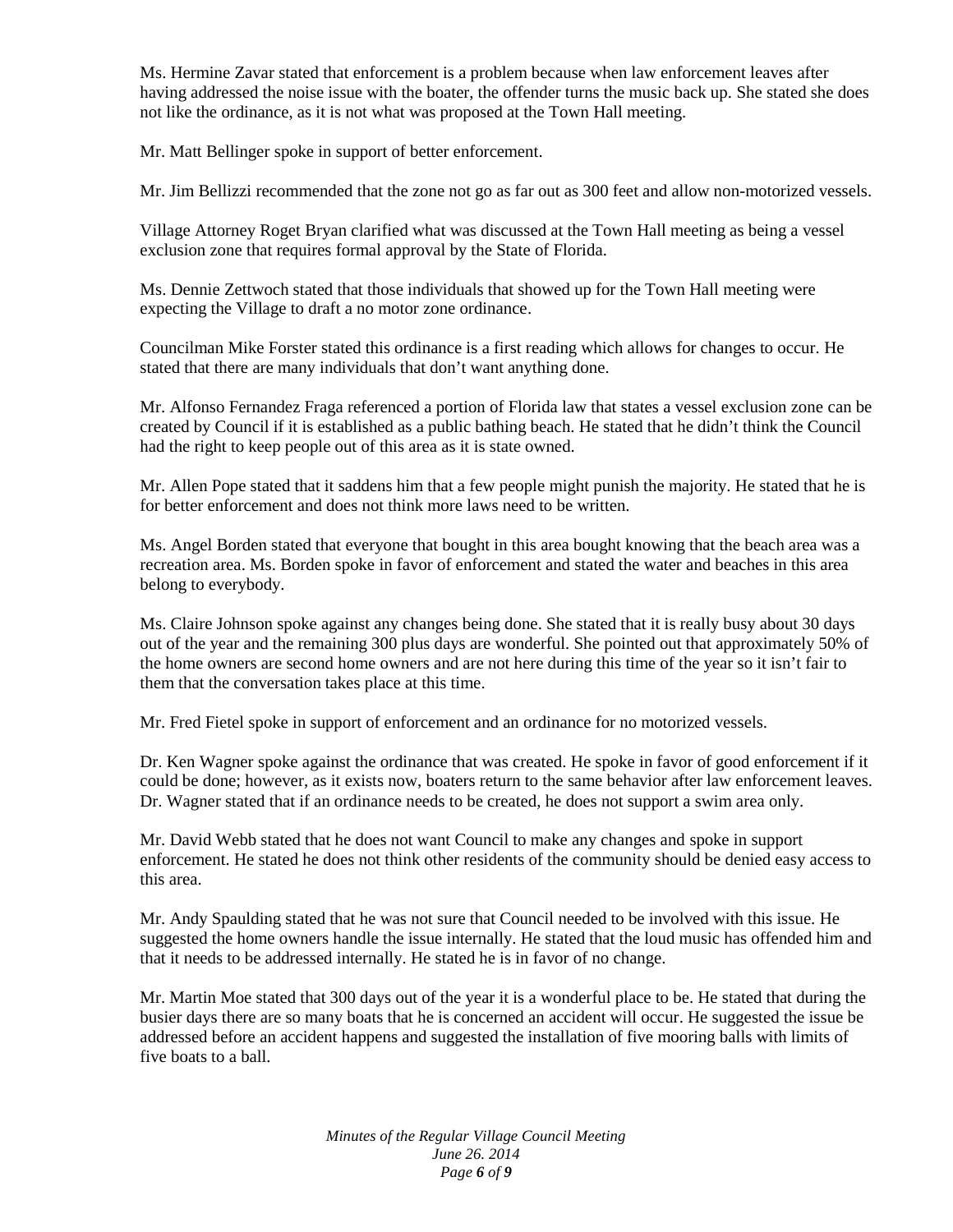Mr. Joe Weiner stated he does not want a change. He said that boaters don't recognize the police boat as law enforcement. Mr. Weiner suggested officers use kayaks and go through the middle of the boaters and address the issues.

Ms. Linda Schmidt spoke for no change and stated she does not agree with any vessel restrictions.

Mayor Ted Blackburn closed public comment.

Vice Mayor Deb Gillis requested an analysis from the Sheriff's Department indicating the budget needed to substantially provide more coverage to this area on the weekends and during peak season. Vice Mayor Gillis suggested increasing the idle zone buoys and markers and revisiting the nuisance ordinance.

Lieutenant David Carey with the Monroe County Sheriff's Department stated the Pathfinder boat used by law enforcement was unmarked to observe the issues that are occurring. Lt. Carey stated that overtime had been budgeted; there are two officers on the water Saturday and Sunday for 8-hour staggered shifts and for all the major holidays. There is an officer on land and Port Antigua hires off duty officers.

Vice Mayor Deb Gillis asked what the law enforcement plans were for the fourth of July.

Lt. David Carey responded there will be an additional officer in an unmarked vessel patrolling the area between the 80 mile marker and White Marlin Beach and an additional land officer in this area. He stated that there will be three additional officers on duty and a supervisor and that they will be utilizing the Coast Guard and FWC.

Vice Mayor Deb Gillis made a motion to not approve the ordinance. Councilman Ken Philipson seconded the motion.

Councilman Mike Forster asked for clarification on the current motion. He asked if the intent was to have staff revise the current ordinance.

Vice Mayor Deb Gillis stated the intent was to deny the ordinance.

Councilman Mike Forster suggested the budget be increased to allow for more water-based enforcement.

Mayor Ted Blackburn spoke in support of enforcement and possibly strengthening the nuisance ordinance.

Village Attorney Roget Bryan clarified that there was a motion on the floor to deny the ordinance.

Village Clerk Kelly Toth called the role and the motion to not approve the ordinance passed with a 5-0 vote.

# **XI. QUASI-JUDICIAL**

None.

#### **XII. RESOLUTIONS**

**A.** Resolution Approving the Purchase of a 2014 Sutphen Pumper Fire Truck for the **TAB 7** Village Fire Department

Village Attorney Roget Bryan read the title of the Resolution. Fire Chief Terry Abel presented the staff report recommending approval.

*Minutes of the Regular Village Council Meeting June 26. 2014 Page 7 of 9* Mayor Ted Blackburn opened public comment. Seeing none, public comment was closed.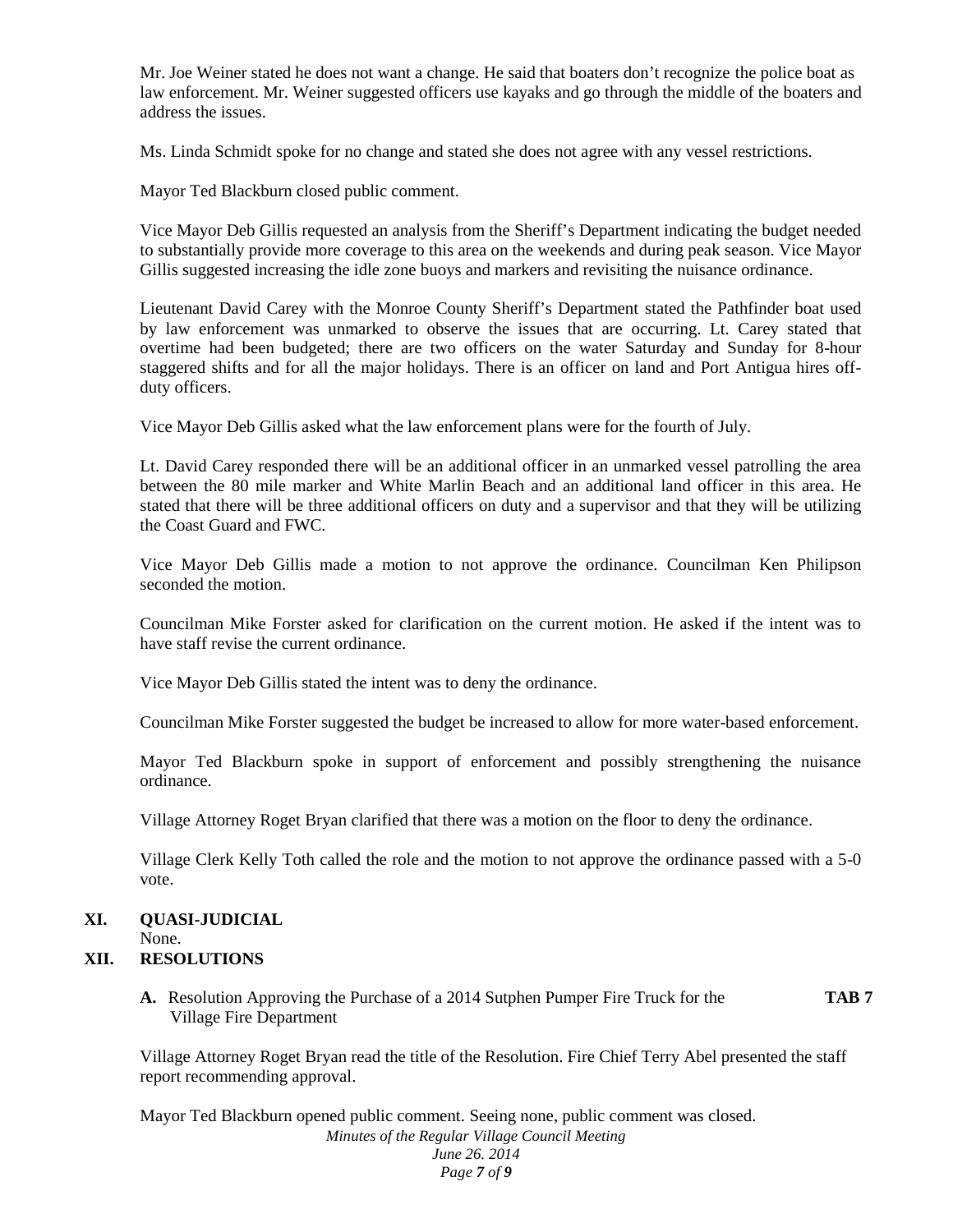Councilman Dave Purdo made a motion to approve. Vice Mayor Deb Gillis seconded the motion. Council voted all in favor. The motion passed 5-0.

**B.** Resolution Approving the Affordable Residential Building Permit Allocation **TAB 8** System Ranking and Awards for Quarter 2 of 2014

Village Attorney Roget Bryan read the title of the resolution. Planner Shane Laakso presented the staff report recommending approval.

Mayor Ted Blackburn opened public comment. Seeing none, public comment was closed.

Councilman Mike Forster made a motion to approve. Councilman Dave Purdo seconded the motion. Council voted all in favor. The motion passed 5-0.

**C.** Resolution Approving the Market Rate Residential Building Permit Allocation **TAB 9** System Ranking and Awards for Quarter 2 of 2014

Village Attorney Roget Bryan read the title of the resolution. Planner Shane Laakso presented the staff report recommending approval.

Mayor Ted Blackburn opened public comment. Seeing none, public comment was closed.

Vice Mayor Deb Gillis made a motion to approve. Councilman Ken Philipson seconded the motion. Council voted all in favor. The motion passed 5-0.

#### **XIII. MOTIONS**

**A.** Local Planning Agency Appointments **TAB 10**

Assistant to the Village Manager, Mary Swaney presented the staff report.

Councilman Dave Purdo announced he was appointing Mr. Allen Wood.

Vice Mayor Deb Gillis made a motion to nominate Ms. Amy Knowles. Councilman Mike Forster seconded the motion. Council voted all in favor. The motion passed 5-0.

Vice Mayor Deb Gillis made a motion to nominate Mr. Pete Bacheler. Councilman Mike Forster seconded the motion. Council voted all in favor. The motion passed 5-0.

Councilman Mike Forster requested future discussion on the possibility of making the Local Planning Agency a board with powers.

Councilman Ken Philipson requested that in the future applications be submitted by those interested in serving on the Local Planning Agency.

**B.** Discussion and Direction Regarding the 1998 Pierce Pumper Truck

Fire Chief Terry Able requested Council declare the Pierce pumper surplus and requested permission to dispose of the vehicle via the bidding process.

Mayor Ted Blackburn opened public comment. Seeing none, public comment was closed.

*Minutes of the Regular Village Council Meeting June 26. 2014* Vice Mayor Deb Gillis made a motion to approve the disposition of the vehicle. Councilman Ken Philipson seconded the motion. Council voted all in favor. The motion passed 5-0.

*Page 8 of 9*